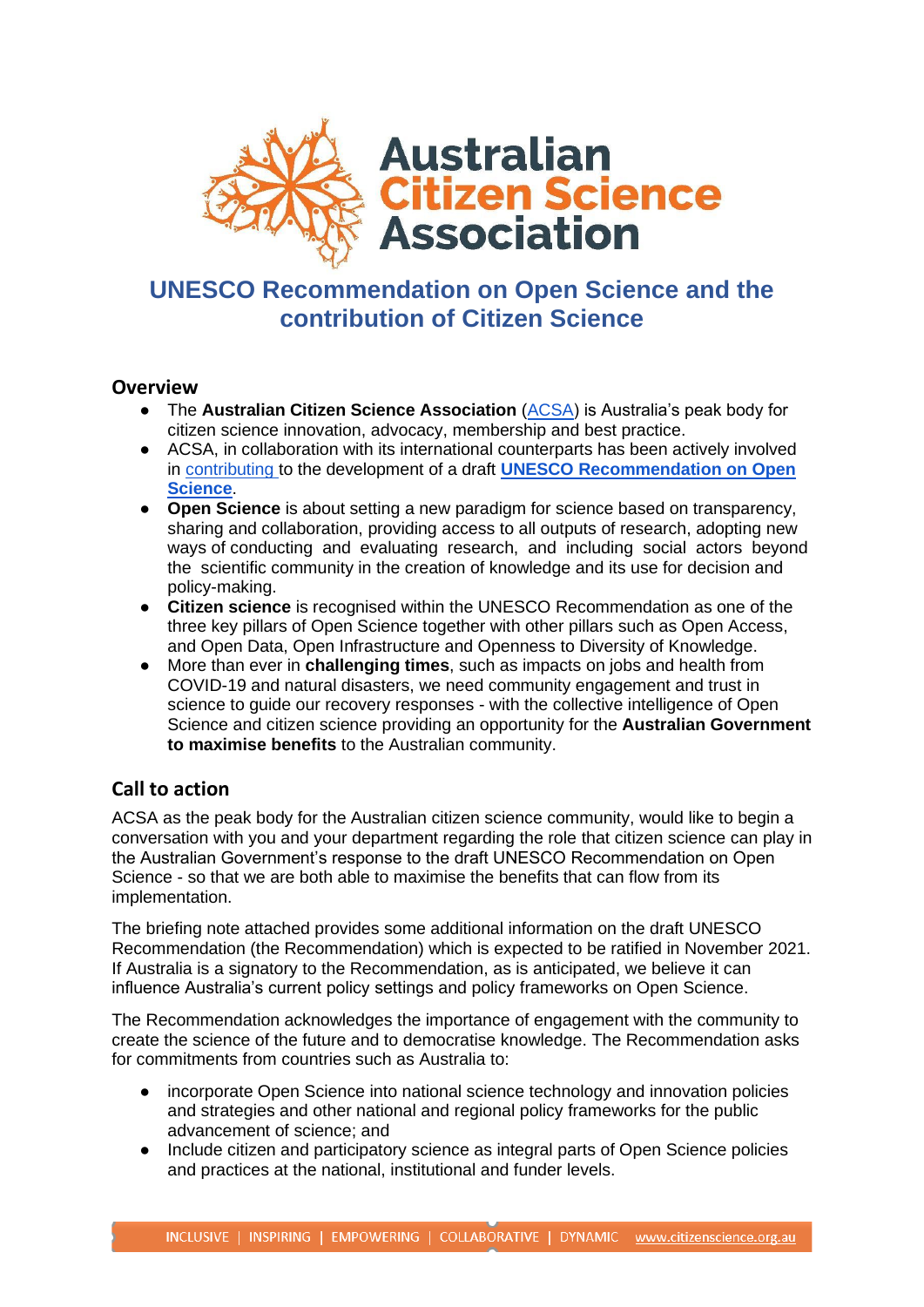ACSA has identified a key gap in the current policy framework and that is the networks and "infrastructures" to effectively mobilise and resource the many local and national networks of citizen science practitioners. These citizen scientists may be building their [skills i](https://theconversation.com/citizen-science-how-you-can-contribute-to-coronavirus-research-without-leaving-the-house-134238)n natural resource management, working with digital technologies, or learning how to collaborate in teams to address a challenge important to them or their community, whether it be tracking disease, reporting bushfire impacts or monitoring plastic pollution or discovering new galaxies in space. While we recognise and appreciate the support by the Australian Government's Inspiring Australia for the national [Citizen Science Grants](https://business.gov.au/grants-and-programs/citizen-science-grants) to fund specific projects, resources are required to bring capability to open/citizen science to transform ad hoc projects into progressive and inclusive "ways of doing science" through network organisations such as ACSA.

We would also value an opportunity to discuss with your staff how ACSA can support your planning for your response to the Recommendation.

Regards,

Erin Roger and

hibby Heph

Dr Erin Roger - ACSA Chair; Email: [acsa@citizenscience.org.au](mailto:acsa@citizenscience.org.au)

Libby Hepburn - Co-Chair at Citizen Science Global Partnership; Open Science & Citizen Science Community of Practice; Email: [libhepburn@gmail.com](mailto:libhepburn@gmail.com)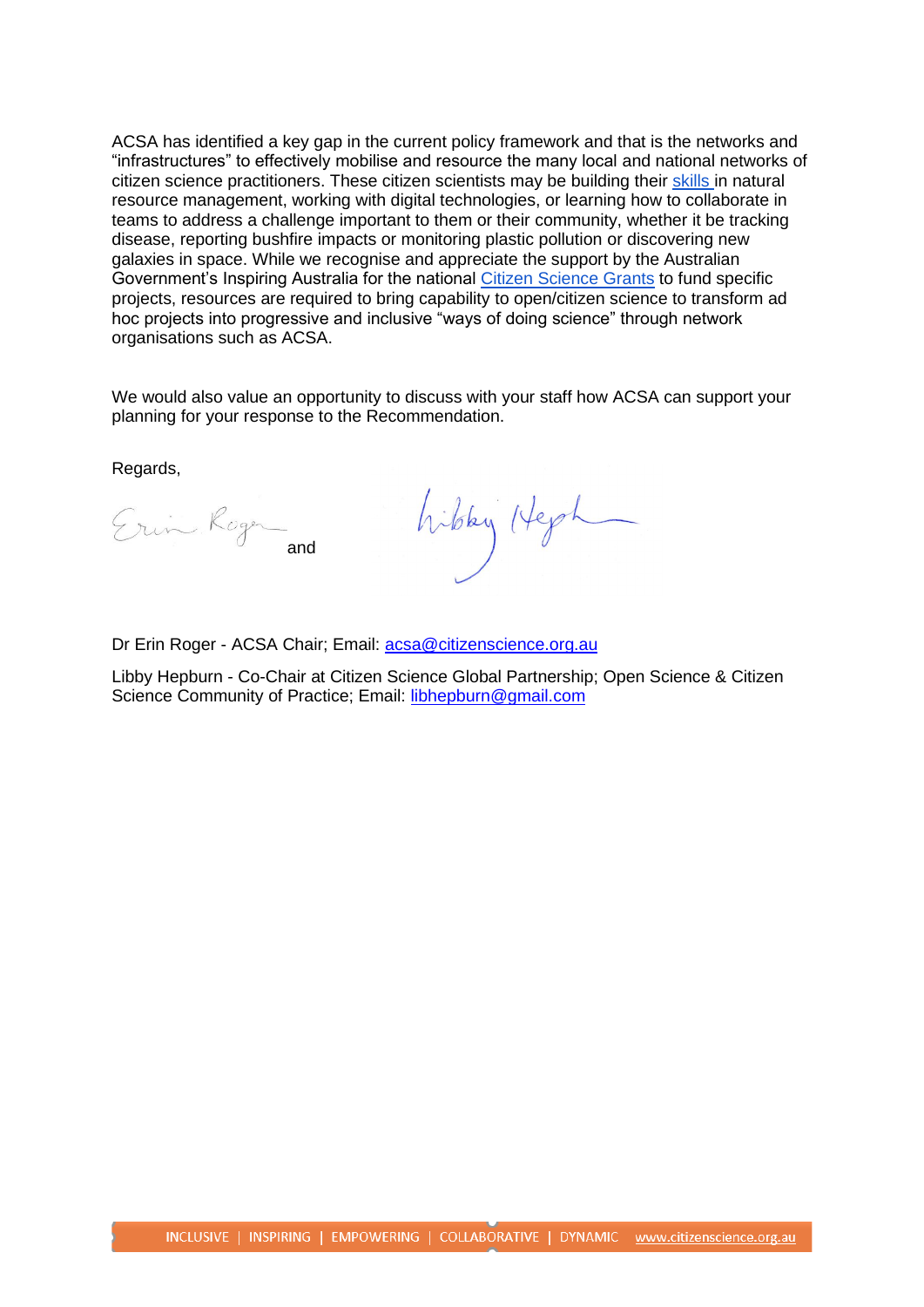

### **Purpose**

To provide background to the upcoming UNESCO Recommendation on Open Science and how citizen science will be instrumental in maximising the anticipated outcomes from its adoption in Australia.

# **Recommendations**

- 1. Note the status and trends of citizen science globally are recognised in the Draft UNESCO Recommendation on Open Science.
- 2. Note that citizen science is a fundamental element of Open Science and can be leveraged in the Australian policy response to this initiative.
- 3. Note the Australian Citizen Science Association and its communities' expertise in key aspects of the Recommendation.
- 4. Note the contribution citizen science practitioners can make in developing the policy framework necessary to action the Recommendation.
- 5. Note the significant areas of potential partnership between government and citizen science to respond to this initiative.

# **Background**

#### *What are the key elements of the UNESCO Open Science Recommendation?*

The Recommendation is being developed through a two-year global consultative process which is expected to result in an agreed Recommendation ratified and adopted in November 2021.

The Recommendation is based on the understanding that science is a global common good and is also an internationally agreed fundamental human right which should be accessible to and bring benefit to humankind.

The core values of Open Science aim to open science to society, including the whole cycle of scientific research.

The key objectives and areas of action of the first draft of the Recommendation are:

- (l) promoting a common understanding of Open Science and diverse paths to Open Science;
- (ii) developing an enabling policy environment for Open Science;
- (iii) investing in Open Science infrastructures;
- (iv) investing in capacity building for Open Science;
- (v) transforming scientific culture and aligning incentives for Open Science;
- (vi) promoting innovative approaches for Open Science at different stages of the scientific process;
- (vii) promoting international cooperation on Open Science.

As well as improving open data and access, the Recommendation also promotes the open engagement of societal actors, openness to diversity of knowledge and situated openness (taking into consideration the requirement for privacy in certain circumstances particularly in regard to indigenous needs and knowledge systems). Good practice, scientific rigour, equity and fairness and a recognition of collective benefit and openness to all scholarly knowledge and enquiry are all important elements.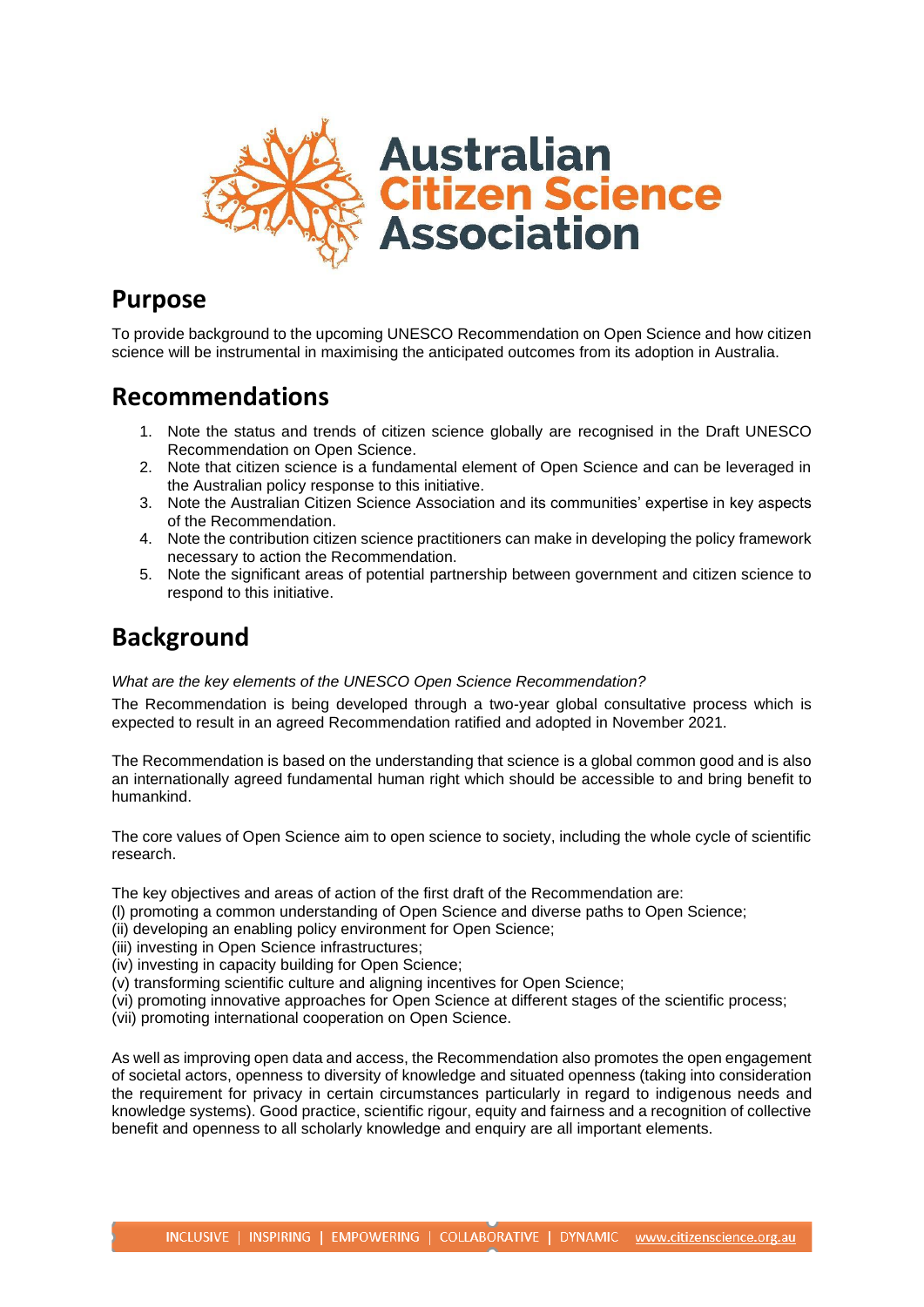#### *Citizen science is explicitly referenced as an Open Science enabler*

Citizen Science is referenced in the draft Recommendation as a primary mechanism to open science to society, by providing accessibility to science throughout the entire cycle of scientific research. Investment is encouraged to develop new participatory methods and validation techniques to incorporate and value inputs from the broader public, including citizen scientists. Citizen science is also referenced as a tool to facilitate engagement with the broader society. The draft Recommendation (iii) "Investing in Open Science infrastructure and services", encourages investment in platforms for exchanges and co-creation of knowledge between scientists and society, including through organisations conducting Citizen Science and other participatory research.

As Open Science has been emerging and developing over the last few decades, so too has the global movement for citizen science, which now boasts huge engagement and a high level of expertise and sophistication across multiple sectors and geographies. Citizen Science and civic engagement have been identified as central pillars of Open Science by UNESCO and we are keen that Australia maximises the opportunities to develop the value and impact that citizen science can have to support the adoption and implementation of the Open Science UNESCO Recommendation.

#### *Citizen science as part of Australian policy delivery on Open Science*

The proposed Recommendation on Open Science provides opportunities for a new approach in Australian science-society-policy interactions and implementation. Examples of national policy agendas where citizen science has a role include the recently released Australia Strategy for Nature. Specifically, it commits to reporting on: Number of people contributing information through citizen science programs (2B); and Number of citizen science programs providing robust data on Australia's nature to public information sets (11B). Citizen science is also explicitly referenced in State of the Environment Reporting, the [Climate and Disaster Resilience Report](https://www.csiro.au/en/Research/Environment/Extreme-Events/Bushfire/frontline-support/report-climate-disaste-resilience) and the [NSW Bushfire Inquiry.](https://www.dpc.nsw.gov.au/assets/dpc-nsw-gov-au/publications/NSW-Bushfire-Inquiry-1630/Final-Report-of-the-NSW-Bushfire-Inquiry.pdf)

Australia's science policy agenda already aligns to many of the objectives and outcomes in the Recommendation including: boosting innovation in science (e.g. support for e-infrastructures and standards for discovering and aggregating data, including citizen science generated data; digital businesses and entrepreneurs supporting citizen science); Principles of open data (e.g. FAIR-findable, accessible, interoperable and reusable data). Implementation of the Public Sector Data Management Project; Closing the Gap (e.g. Indigenous businesses leveraging their natural and cultural assets in an emerging citizen science tourism market).

Citizen science strategies in Australia include:

- Queensland's Citizen Science Strategy [https://www.chiefscientist.qld.gov.au/strategy](https://www.chiefscientist.qld.gov.au/strategy-priorities/queensland-citizen-science-strategy)[priorities/queensland-citizen-science-strategy](https://www.chiefscientist.qld.gov.au/strategy-priorities/queensland-citizen-science-strategy)
- [NSW Natural Resources Commission](https://www.nrc.nsw.gov.au/fmip-partnerships)
- Citizen science for the [Eyre Peninsula;](https://landscape.sa.gov.au/ep/get-involved/citizen-science?BestBetMatch=citizen%20science%7C4d090124-f3d8-4557-9b86-0d101df97e20%7C46d71422-ee72-40ae-9a97-a32b00c7f5a3%7Cen-AU) and
- The former NSW Office of Environment and Heritage (now DPIE) OEH Citizen Science [Strategy](https://www.environment.nsw.gov.au/-/media/OEH/Corporate-Site/Documents/Research/Citizen-science/oeh-citizen-science-strategy-2016-2018-150859.pdf) and [Position Statement.](https://www.environment.nsw.gov.au/research-and-publications/publications-search/citizen-science-position-statement)
- See also Chief Scientist 2015 [Citizen Science Occasional](https://www.chiefscientist.gov.au/sites/default/files/Citizen-science-OP_web.pdf) Pape[r](https://www.chiefscientist.gov.au/sites/default/files/Citizen-science-OP_web.pdf)

#### *How citizen science can be integrated into Australia's policy response to Open Science*

From the citizen science perspective, we are keen to see that Australia's response to this initiative is not limited to those technical aspects of Open Science such as Open Access and Open Technology. To deliver the full potential of this initiative, those aspects of opening science to society, and science being more able to benefit from the value of community engagement at greater scales and across geographies is fundamental. Citizen science needs to be built into the policy framework for Open Science from the beginning.

We have the expertise and understanding developed over decades and across the scientific spectrum to be able to contribute to the consideration and actioning of this initiative and we seek the opportunity to contribute to your work in this respect.